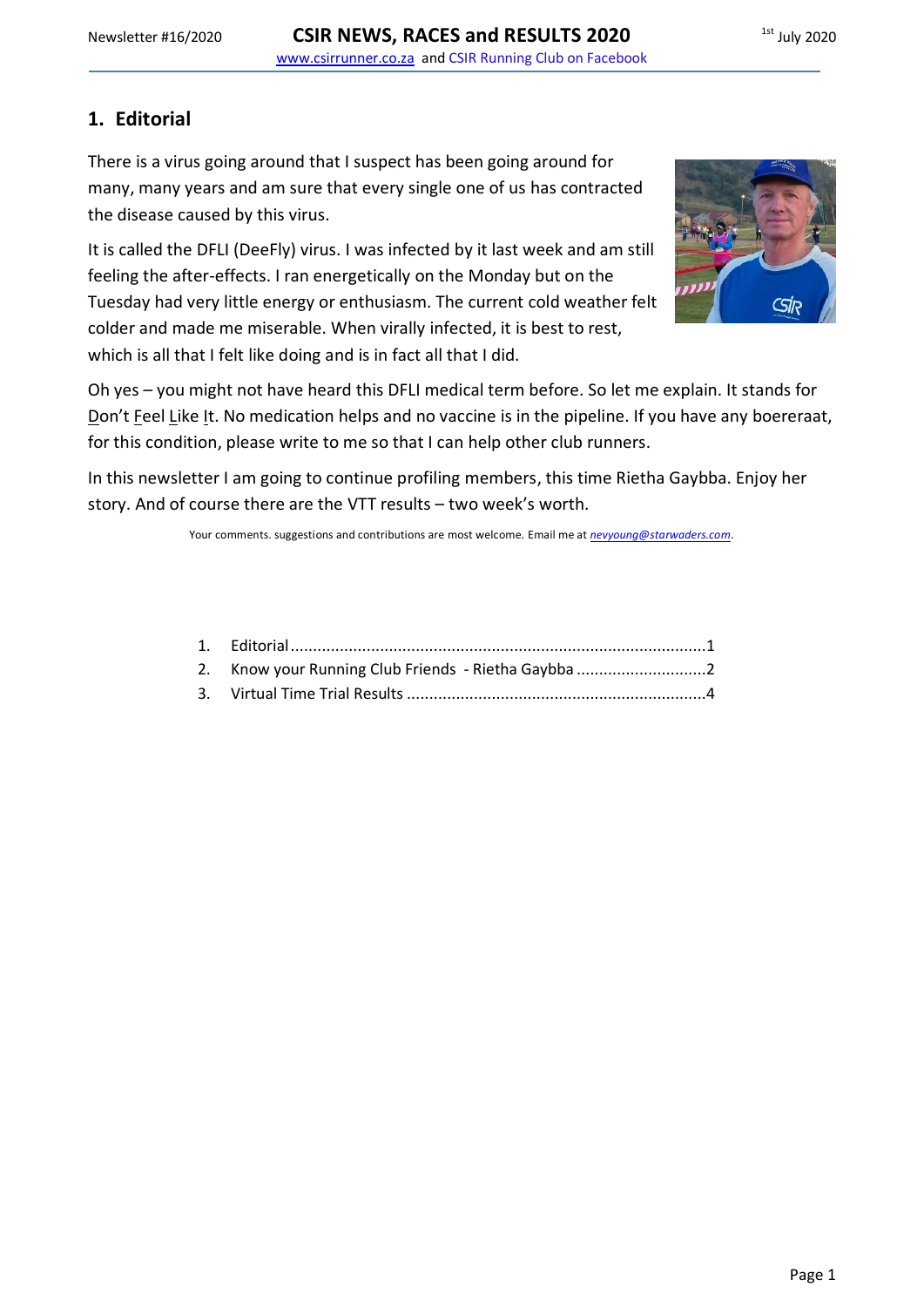#### <span id="page-1-0"></span>**2. Know your Running Club Friends - Rietha Gaybba**

Rietha is a familiar face to which I had been unable to put a name until now. She usually starts the time trial a bit earlier and runs alone, always looking determined and fast. When her name started appearing in the VTT results, I suspected that it might be her, so am very happy now to make sure that everyone in the club knows who she is.

Rietha is married and has two sons aged 22 and 23. She runs in the Masters category, which I would not have guessed judging by her speed.

She makes a living by "*Training – specialising in Learnerships and Skills Programmes (Full-time). (Part-time) - MD of an NGO (BELIEVE)*".

Rietha provided some background to the NGO, about which she is obviously passionate.

The NGO is a non-profit and Public Benefit Organisation called the BELIEVE Foundation. It exists for the education, development, transformation and capacity building for impoverished communities and individuals within South Africa.

Its vision is to assist communities and individuals to BELIEVE that anything is possible. This arises from the belief that no one is fully empowered unless they have the ability to generate the means they need to build a sustainable future for themselves.

Its mission is to support the small business sector (including NGOs and community-based projects) as the ideal vehicle for the sustainable empowerment of people. Fighting unemployment is a national imperative, and a shared responsibility for everyone in a position to make a difference.

She has an extensive CV in the fields of education and counselling, so is certainly a busy person.

Asked about how she started running, she said "*I was about 4 or 5 years old and ran about ± 3 km from our house to the field where my father and grandfather were working while my mom was watching me. It was the most amazing feeling and I knew I wanted to do this forever. Because of various factors/circumstances I did not run long distances while I was in school. At the age of 22/23 I started running again and have only stopped running for short periods since then (while I was pregnant and when I had 2 babies under the age of 2 years)*.

*I joined the CSIR around 1993/94 for the first time. During my pregnancy and after the birth of my sons there was a period when I was not a member of the club."*

About the Comrades – "*Never. I love trail running and that is my focus although I often participate in road running.*"

Her favourite race is the Sunrise Monster. [Ed: it must be the training on the CSIR hill that helps her take the Monster punishment.] She considers the Otter Trail runs as being the peak performances in her running life. It is so long since she ran her 42km PB, that she can't remember what that time was. However, she can proudly remember her 21km PB at 1hr47 ! Her best 10km is 51m35.

She may possibly be the only other club member to have been awarded Gauteng North Colours as a veteran under the banner of the CSIR club. The only other person I know of to have this provincial recognition is James da Silva. There could certainly be others, so please let me know who I have missed. She has many other proud achievements, one of them beating Bruce Fordyce in the Skukuza race, in which she came 2<sup>nd</sup> in her age group!

A goal she aims at but which I suspect may be derailed by the COVID-19 lockdown is to run the *Trail2Teebus* in October 2020. It is a 3 day stage run over a total of 70 km. A good reason for her run this event is that it is next to her hometown Hofmeyr.

Rietha says "*Run! Because you can! I grew up in a small town called Hofmeyr in the Karoo. I spent a lot of time (all my time) in the veld (on foot or horseback) and that is where my love for the outdoors and running started*."

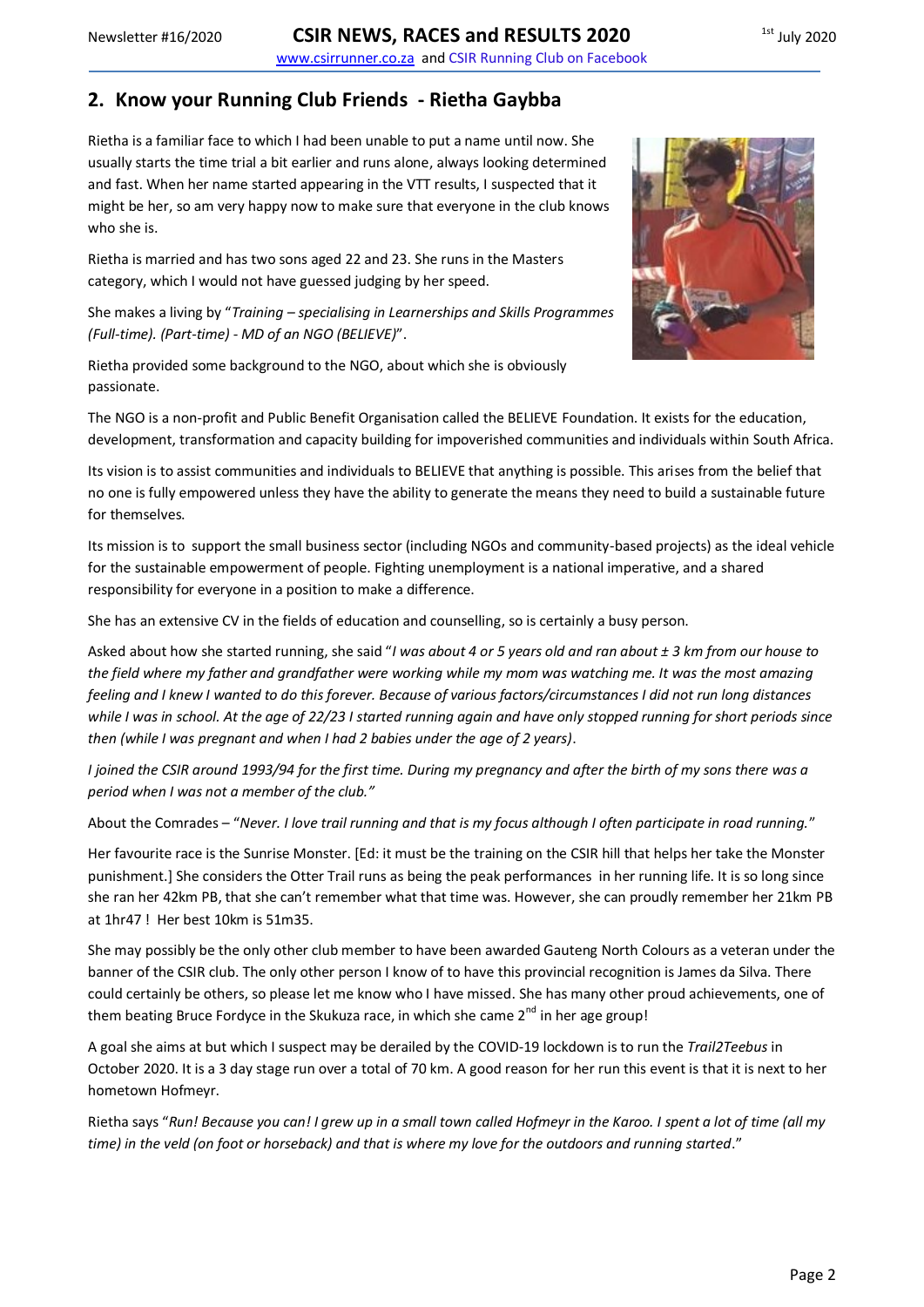#### Newsletter #16/2020 **CSIR NEWS, RACES and RESULTS 2020** 1st July 2020 www.csirrunner.co.za and CSIR Running Club on Facebook



**2014 – Retto - The Challenge – 2nd Veteran Female Sub 8 finisher. She says Retto is simply running the Otter in the opposite direction.**



**Otter - The Challenge – 1st Veteran Female Sub 8 finisher**





**These two photos show her in the SPUR Gauteng Winter Trail Series 2017 where she topped the podium in the female Master's category.**

Rietha Gaybba is certainly an achiever and serves as a very good inpiration to members of our club and to the benficiaries of her BELIEVE organisation. Glad to have gotten to know you better Rietha!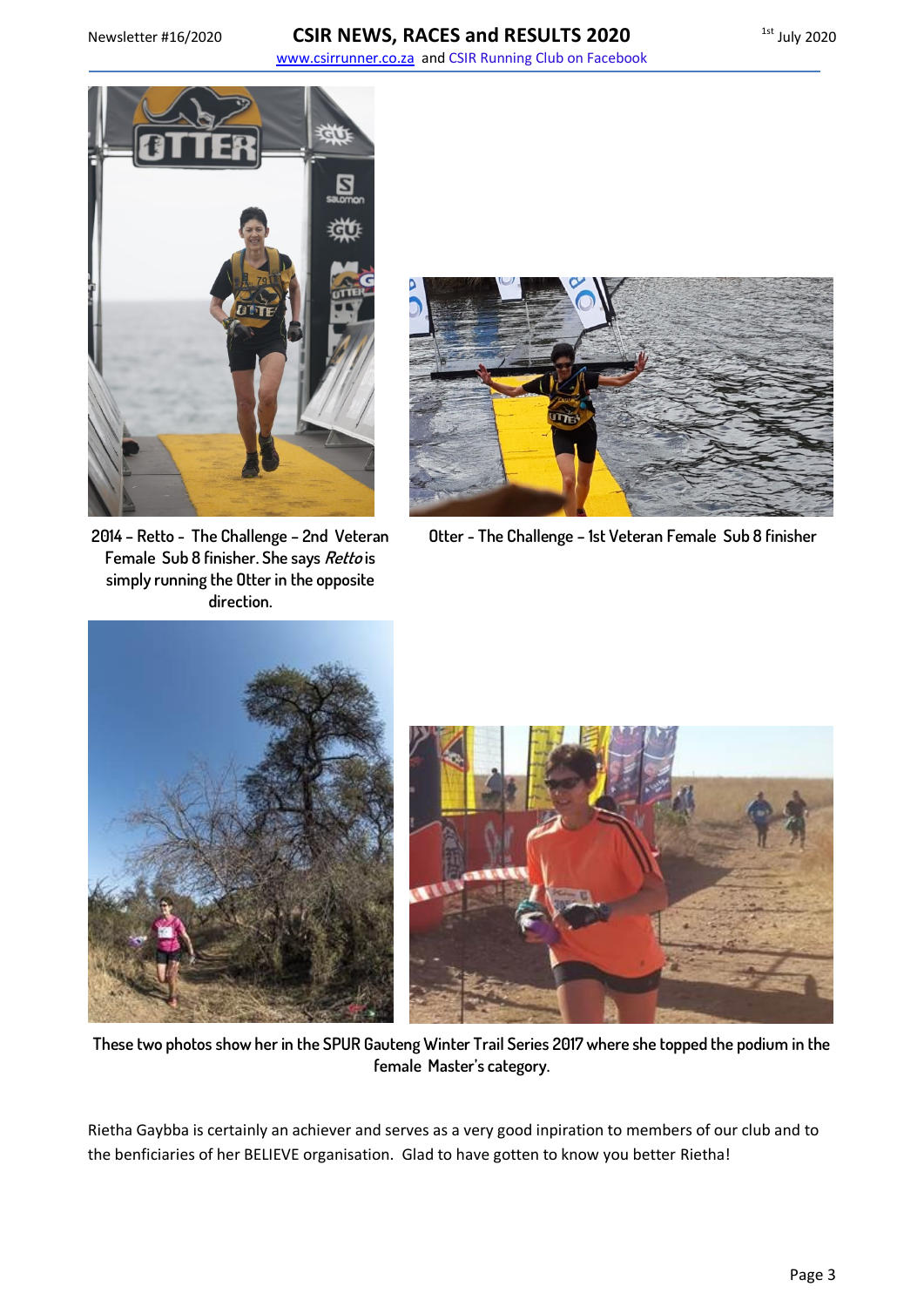## <span id="page-3-0"></span>**3. Virtual Time Trial Results**

These are the submissions for the past two weeks.

Petro continued to dominate with a quick 5k in the first week but then did not run in the second week. This gave Rietha Gaybba her first week at the top of the table. Good persevering! She turned the tables on Willie, having been beaten by him in an earlier week.

I don't know what Mark was doing, to take 7h30 minutes over 6.13km! I thought it may be a typo, but he couldn't have taken 7m30s, so I have to accept the input. Ah – Mark's comment below explains it.

Elize Fourie has been outdoing herself recently. Good Stuff Elize!

#### The Week 15 June till 21 June

| Lic# | Name                  | Gender | Age Cat              | <b>Club</b>     | Date       | <b>Distance</b> | <b>Time</b> | <b>Elevation</b> | <b>DEAG Adj</b><br>Pace |
|------|-----------------------|--------|----------------------|-----------------|------------|-----------------|-------------|------------------|-------------------------|
|      |                       |        |                      |                 |            |                 |             |                  | (min/km)                |
| 1568 | PETRO VERMAAK         | Female | Grand Master (60-69) | <b>CSIR</b>     | 20-06-2020 | 5               | 00:26:46    | 44               | 3.6                     |
| 1701 | Rietha Gaybba         | Female | Master (50 to 59)    | <b>CSIR</b>     | 15-06-2020 | 12.1            | 01:08:00    | 191              | 3.9                     |
| 5146 | <b>HERMAN VERMAAK</b> | Male   | Grand Master (60-69) | <b>PHOBIANS</b> | 20-06-2020 | 6               | 00:32:34    | 67               | 4.3                     |
| 1646 | Elaine Wentzel        | Female | Veteran (40 to 49)   | <b>CSIR</b>     | 20-06-2020 | 5.0             | 00:25:52    | 54               | 4.3                     |
| 1705 | Lucas Tseka           | Male   | Veteran (40 to 49)   | <b>CSIR</b>     | 20-06-2020 | 11.3            | 01:00:30    | 121              | 4.7                     |
| 1570 | Neville Young         | Male   | Grand Master (60-69) | <b>CSIR</b>     | 20-06-2020 | 10              | 01:06:14    | 168              | 4.8                     |
| 1645 | Elize Fourie          | Female | Master (50 to 59)    | <b>CSIR</b>     | 21-06-2020 | 10.0            | 01:07:05    | 53               | 4.9                     |
| 1595 | James da silva        | Male   | Grand Master (60-69) | csir            | 20-06-2020 | 10              | 01:11:41    | 157              | 5.2                     |
| 1576 | Brian Yalisi          | Male   | Senior (18 to 39)    | <b>CSIR AC</b>  | 19-06-2020 | 10.2            | 00:56:45    | 58               | 5.2                     |
| 66   | Chris Burger          | Male   | Master (50 to 59)    | <b>CSIR</b>     | 20-06-2020 | 10              | 01:06:14    | 168              | 5.2                     |
| 1696 | Ken Halland           | Male   | Master (50 to 59)    | <b>CSIR</b>     | 21-06-2020 | 6.2             | 00:38:28    | 78               | 5.2                     |
| 9999 | Mark Thompson         | Male   | Master (50 to 59)    | <b>CSIR</b>     | 20-06-2020 | 10.0            | 01:18:48    | 243              | 5.8                     |
| 1666 | Ken Swettenham        | Male   | Master (50 to 59)    | <b>CSIR</b>     | 20-06-2020 | 5               | 00:34:06    | 39               | 5.9                     |

| Name                         | What they said                                                                       |
|------------------------------|--------------------------------------------------------------------------------------|
| <b>PETRO VERMAAK</b>         | 15 deg                                                                               |
| Rietha Gaybba                | 1 deg                                                                                |
| <b>HERMAN VERMAAK 15 deg</b> |                                                                                      |
| Elaine Wentzel               | Cool                                                                                 |
| Lucas Tseka                  | 10 <sub>deg</sub>                                                                    |
| Elize Fourie                 | Personal best                                                                        |
| <b>Brian Yalisi</b>          | 17 degrees at 4:21 PM                                                                |
| <b>Mark Thompson</b>         | Wolwespruit full mtn trail 4 seasons in one run. Frost in valley and sun on the tops |
| Ken Swettenham               | 4 Degrees this morning - warm compared to last week!                                 |